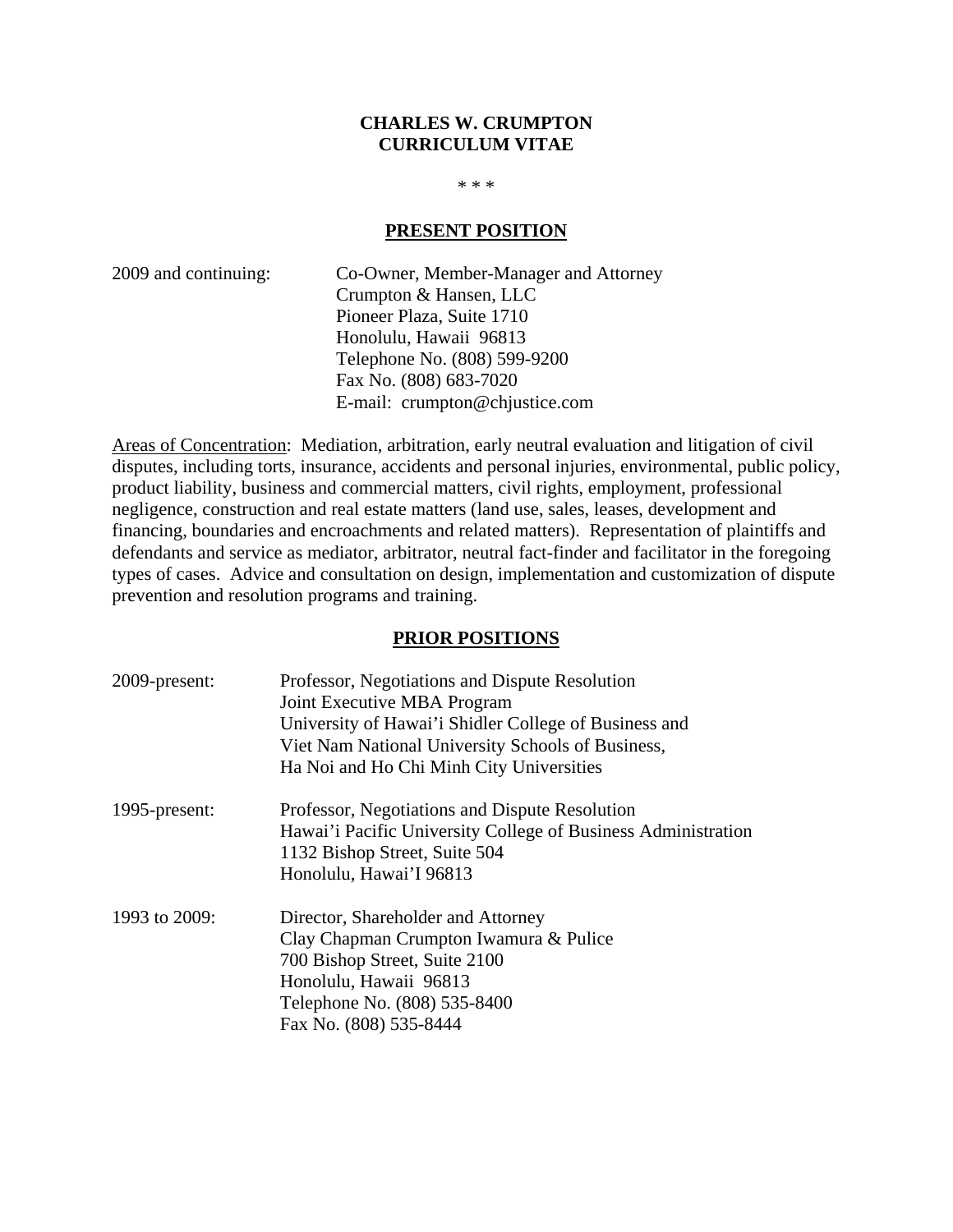| 1985 to 1993:                     | Director, Shareholder, Vice-President and Attorney<br>Hall & Crumpton<br>733 Bishop Street, Suite 1280<br>Honolulu, Hawaii 96813              |
|-----------------------------------|-----------------------------------------------------------------------------------------------------------------------------------------------|
| 1980 to 1985:                     | <b>Associate and Attorney</b><br>Ashford & Wriston<br>1099 Alakea Street, Suite 1400<br>Honolulu, Hawaii 96813                                |
| 1978 to 1980:                     | <b>Associate and Attorney</b><br>Edmunds, Hall & Weinberg<br>841 Bishop Street, Suite 2104<br>Honolulu, Hawaii 96813                          |
| 1977 to 1978:                     | Law Clerk<br>Edmunds, Hall & Weinberg<br>841 Bishop Street, Suite 2104<br>Honolulu, Hawaii 96813                                              |
| 1976 to 1977:                     | Law Clerk, Trecker & Fritz<br>820 Mililani Street, Suite 710<br>Honolulu, Hawaii 96813                                                        |
| 1976:                             | Court Counselor, Honolulu District Court<br>Honolulu, Hawaii                                                                                  |
| 1972 to 1973 and<br>1975 to 1976: | Teacher of English as a Foreign Language<br>Kaimuki School, State of Hawaii Department of Education                                           |
| 1970 to 1971 and<br>1973 to 1975: | Teacher (1970-71) and Fulbright Professor (1973-75) of English<br>Language, Literature and History<br>Can Tho University<br>Can Tho, Viet Nam |
| 1968 to 1970:                     | English teacher with International Voluntary Services; Cuong De High<br>School and the Teachers' College, Qui Nhon, Viet Nam                  |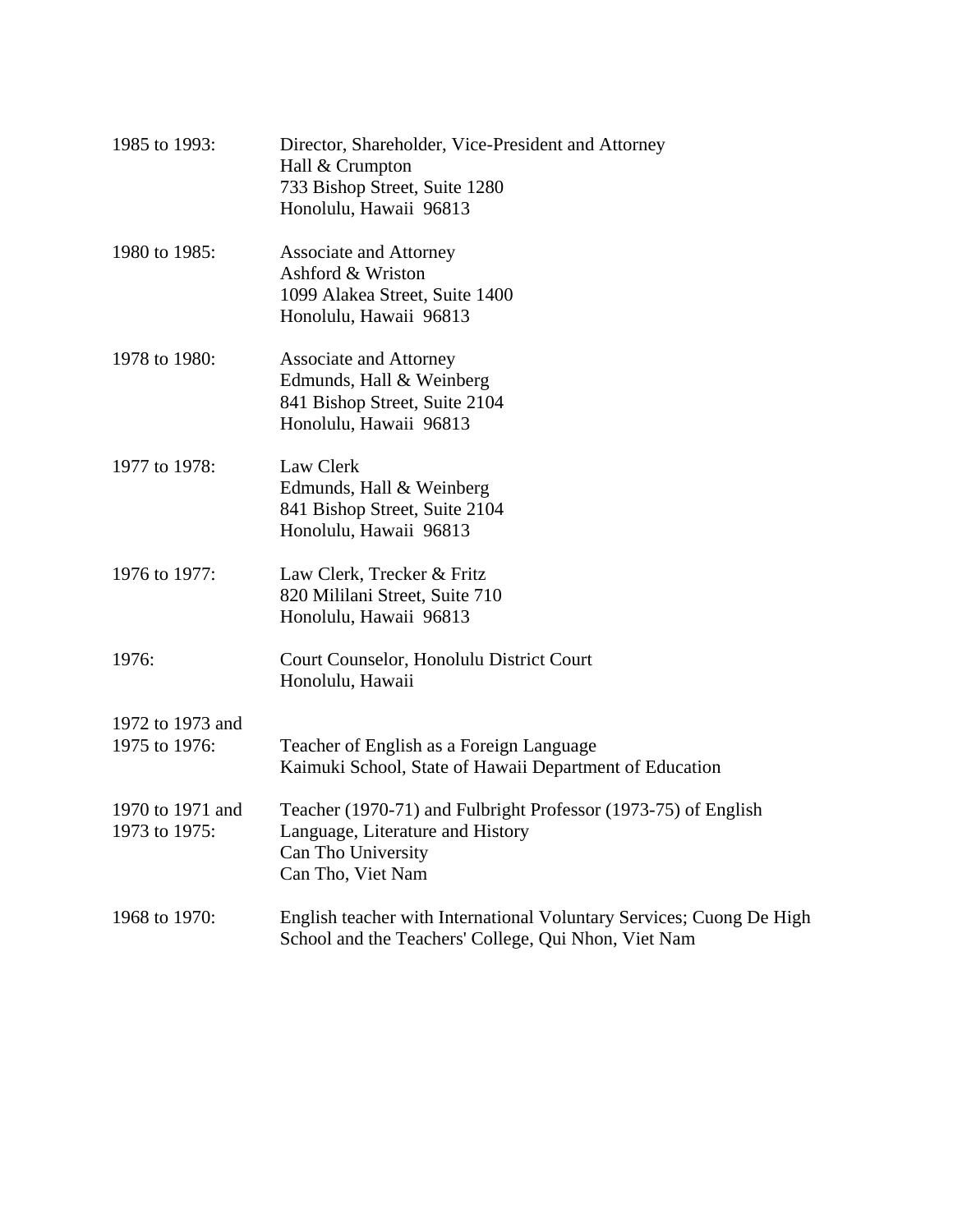#### **MEDIATION AND ARBITRATION EXPERIENCE**

Mediator and arbitrator since 1985 and attorney in State and Federal Courts since 1978; AV-rated by Martindale Hubbell peer review; selected by Google's Best of U.S. as one of the best arbitrators in Hawaii and the U.S.; selected by The Best Lawyers in America peer survey as one of the Best Lawyers in America in Alternative Dispute Resolution; selected by Super Lawyers as one of the Best Lawyers in America in Alternative Dispute Resolution; recipient of 2005 Mediation Center of the Pacific Lawyer as Problem Solver Award; arbitrator and mediator by private and court appointment and for the American Arbitration Association, Dispute Prevention & Resolution, Inc.; the Hawaii State Judiciary Court-Annexed Arbitration Program and Center for Alternative Dispute Resolution and others; primarily in the fields of torts, insurance, accidents and personal injuries, medical and dental malpractice, land use/environmental, public policy, product liability, business and commercial matters, civil rights, employment, professional negligence, construction and real estate matters. Faculty teaching negotiations, mediation and arbitration at Hawaii Pacific University since 1995; with the joint University of Hawai'i Shidler School of Business and Viet Nam National University Executive MBA program at Ha Noi and Ho Chi Minh City Universities since 2009; and at various seminars and conferences on alternative dispute resolution and litigation subjects in Hawaii, the mainland U.S. and internationally since 1993; International Consultant to the American Bar Association's International Legal Resource Center, United Nations Development Program Viet Nam and the Viet Nam Lawyers Association on the Arbitration Law of Viet Nam, 2009; Advice and consultation on the design, implementation and customization of dispute prevention and resolution programs and training since 1993. Over 1,000 hours of alternative dispute resolution training in Hawaii, the mainland U.S. and internationally.

# **ADMISSION TO COURTS**

- 1978 State of Hawaii Courts
- 1978 United States District Court for the District of Hawaii
- 1982 United States Ninth Circuit Court of Appeals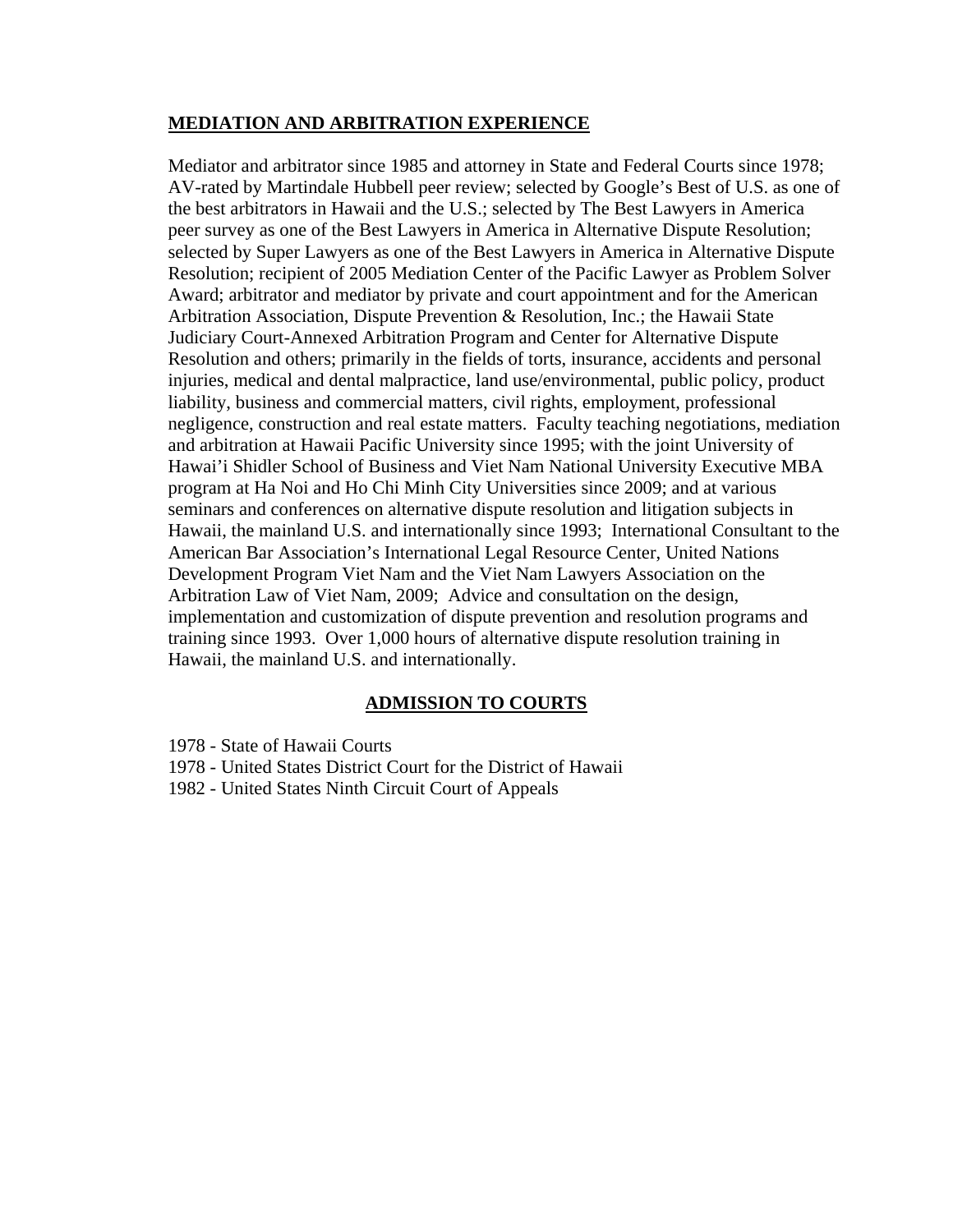# **MEMBERSHIPS AND POSITIONS**

| $\Box$ | Selected as one of the best arbitrators in Hawaii and the U.S. by Google's Best of |
|--------|------------------------------------------------------------------------------------|
|        | U.S.www.bestofus.com                                                               |
| $\Box$ | Selected as one of the Best Lawyers in America in Alternative Dispute Resolution,  |
|        | 2005-present; www.bestlawyers.com                                                  |
| $\Box$ | Selected as one of the Super Lawyers in America in Alternative Dispute             |
|        | Resolution, 2005-present; www.SuperLawyers.com                                     |
| $\Box$ | AV-rated, Martindale-Hubbell Peer Review                                           |
| $\Box$ | Selected by the Mediation Center of the Pacific as recipient of the Lawyer as      |
|        | Problem Solver Award, 2005                                                         |
| $\Box$ | Mediator/Arbitrator, by private and court appointment, 1985 to present             |
| $\Box$ | Mediator/Arbitrator, American Arbitration Association, 1988-2000                   |
| $\Box$ | Mediator/Arbitrator, Dispute Prevention & Resolution, Inc., 1994 to present        |
| $\Box$ | Panel Chair, Hawaii State Medical Claim Conciliation Panel, 2001 to present        |
| $\Box$ | Arbitrator, Hawaii State Judiciary Court-Annexed Arbitration Program, 1985 to      |
|        | present                                                                            |
| $\Box$ | Mediator/Facilitator, Hawaii State Center for Alternative Dispute Resolution,      |
|        | 1993 to present                                                                    |
| $\Box$ | Mediator/Arbitrator, Hawaii State Bar Association Attorney-Client Relations        |
|        | Committee, 1989 to present;                                                        |
| $\Box$ | Member, Judicial Administration Committee, 1993-2002                               |
| $\Box$ | Fellow, American College of Civil Trial Mediators, 2000 to present                 |
| $\Box$ | President/Director, International Law Foundation, 1996 to present                  |
| $\Box$ | Director, Viet Nam-American Chamber of Commerce of Hawaii, 1997 to present         |
| $\Box$ | Member, Association for Conflict Resolution, 1996 to present                       |
| $\Box$ | Co-Chair, Hawaii State Bar Association, Section on Alternative Dispute             |
|        | Resolution, 1996-present; Member, Hawaii State Bar Association, 1978-present,      |
|        | Section on International Law, Judicial Administration Committee, Bench-Bar         |
|        | Conference; Chair, Bench-Bar Committee on Health Care Privacy Law Issues,          |
|        | 2005-present                                                                       |
| $\Box$ | Member, Court Mediation Program Committee, U.S. District Court for the             |
|        | District of Hawaii, 2003 to present                                                |
|        | Co-Chair, American Bar Association Section on Dispute Resolution's                 |
|        | International Committee's International Training and Technical Assistance          |
|        | Committee, 2002 to present                                                         |
| Ш      | Member, American Bar Association (Sections on Litigation, Alternative Dispute      |
|        | Resolution and Torts and Insurance Practice), 1978 to present                      |
| $\Box$ | Member, Inter-Pacific Bar Association (IPBA), 1993 to present                      |
| $\Box$ | Member, American Association for Justice, 1978 to present                          |
| $\Box$ | Member, Hawaii Association for Justice, 1985 to present; Director, 2002-2007       |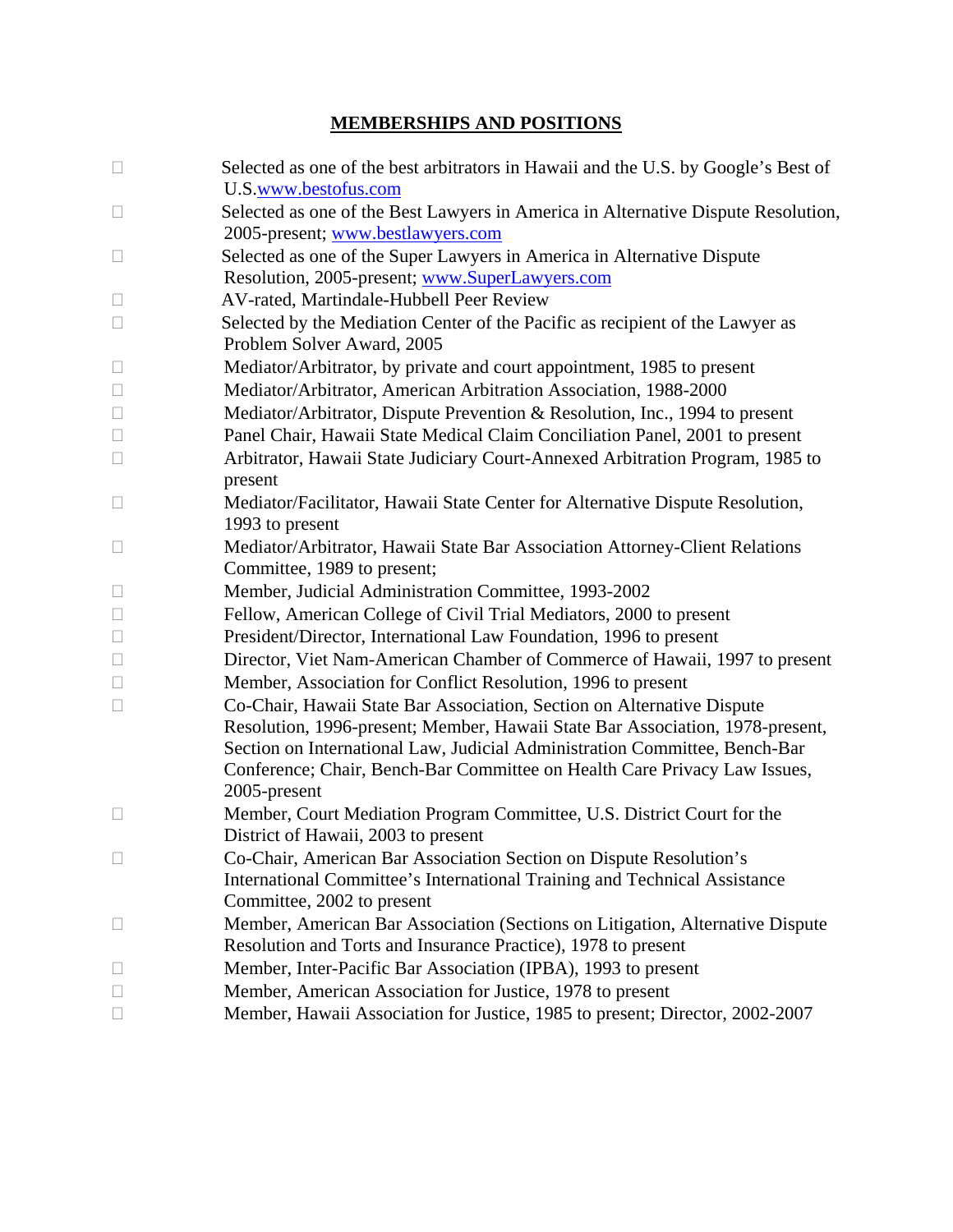Member, Hawaii State Judiciary Committee on Judicial Performance, 1993-1995

# **FACULTY/SPEAKING POSITIONS**

- $\Box$  Professor, Negotiations and Alternative Dispute Resolution Course (1995 and continuing) and Business Law Course (1996), Hawaii Pacific University, Honolulu, Hawaii
- □ Professor, Negotiations and Alternative Dispute Resolution Course (2009 and continuing), joint University of Hawai'i Shidler School of Business and Viet Nam National University Ha Noi and Ho Chi Minh City Schools of Business Executive MBA Program
- International Consultant, American Bar Association International Legal Resource Center, United Nations Development Program Viet Nam and Viet Nam Lawyers Association, on the Arbitration Law of Viet Nam, 2009
- Faculty, Alternative Dispute Resolution Seminars, 1999-present, Honolulu, Hawaii
- Faculty, plenary program on International Mediation, April 2009, American Bar Association Dispute Resolution Section Annual Conference, New York City, New York
- □ Faculty, programs on Court ADR Programs, Marketing Mediation Practice and International ADR, March 2003, American Bar Association Dispute Resolution Section Conference, San Antonio, Texas
- □ Faculty, program on International ADR Programs, March 2002, American Bar Association Dispute Resolution Section Conference, Seattle, Washington
- Faculty, Advanced Mediation Program, American Bar Association Section of Dispute Resolution, December 2002, San Francisco
- Faculty, Advanced Workshop on Complex Case Mediation, April 2001, American Bar Association Dispute Resolution Section Conference, Washington, D.C.
- Faculty, Paralegal Seminars, 1999-present, Honolulu, Hawaii
- Faculty, Insurance Law Seminars, 1996-present, Honolulu, Hawaii
- Faculty, Negotiations Seminars, 1998-present, Honolulu, Hawaii
- Faculty, Mediation Seminars, 1996-present, Honolulu, Hawaii
- Faculty, Employment Law Seminars, 1995-97, Honolulu, Hawaii
- Faculty, Employment Mediation Training, 1996, Honolulu, Hawaii
- Faculty, Civil Trial Practice Seminar, 1994, Honolulu, Hawaii
- □ Speaker/Faculty: International Mediation and Conciliation Conference, October 1994, San Francisco
- □ Speaker/Faculty, Annual IPBA conference, Alternative Dispute Resolution Section, May 1994, Singapore, and May 1995, San Francisco
- □ Speaker/Faculty, International Arbitration Conference, January 1996, Ho Chi Minh City, Viet Nam

# **EDUCATION AND TRAINING**